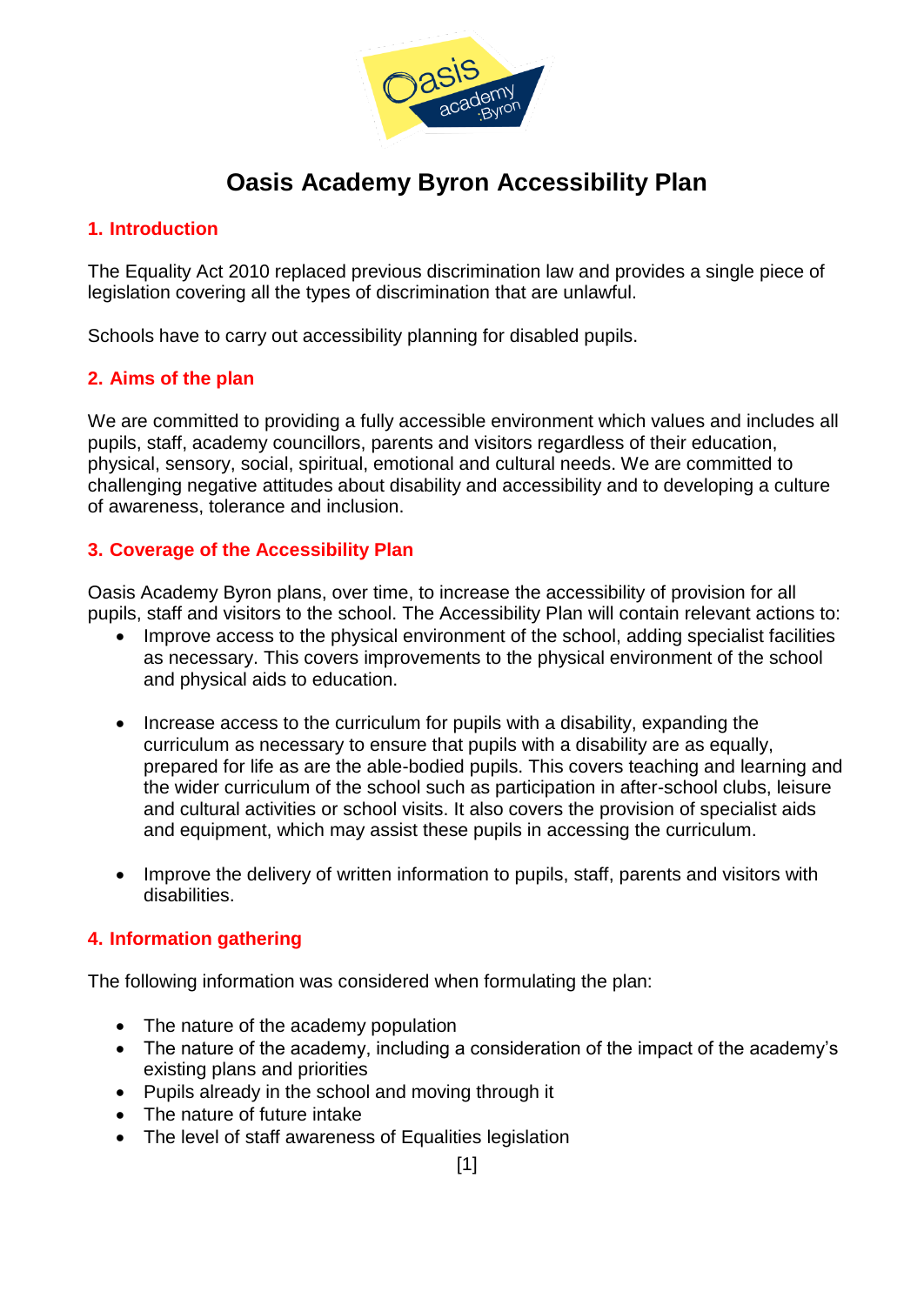- The presence of disabled pupils and their participation in the life of the academy
- The impact on disabled pupils of the way in which the academy is organised, for example, academy policies and practices around the administration of medicines, time-tabling, anti-bullying policy, school trips and teaching and learning
- The physical environment of the academy
- The curriculum
- The ways in which information is currently provided for disabled pupils
- Outcomes for disabled pupils including end of key stage results and achievements in extracurricular activities

#### **5. Action Plans**

Attached are Action Plans relating to these key aspects of accessibility. These plans will be reviewed and adjusted on an annual basis. New Plans will be drawn up every three years.

We acknowledge that there is a need for ongoing awareness training for staff and academy councillors in the matter of disability discrimination and the need to inform attitudes on this matter.

#### **6. Accessibility Plan links to other documentation**

The Accessibility Plan should be read in conjunction with the following policies, strategies and documents:

- Equality Policy
- Health and Safety Policy
- Inclusion Policy
- Behaviour Policy
- Anti-Bullying Policy
- Academy Development Plan
- Asset Management Plan

The Action Plan for physical accessibility relates to the Access Audit of the academy, which is undertaken by Oasis Community Learning (OCL). It may not be feasible to undertake some of the works during the life of this first Accessibility Plan and therefore some items will roll forward into subsequent plans. The audit will need to be revisited prior to the end of each first three-year plan period in order to inform the development of the new Plan for the following period.

Information about the Accessibility Plan will be published on the academy website.

The Plan will be monitored by the academy Council and OCL through the Strategic Reviews.

#### **Date: Spring 2019**

**Date for review: Spring 2022**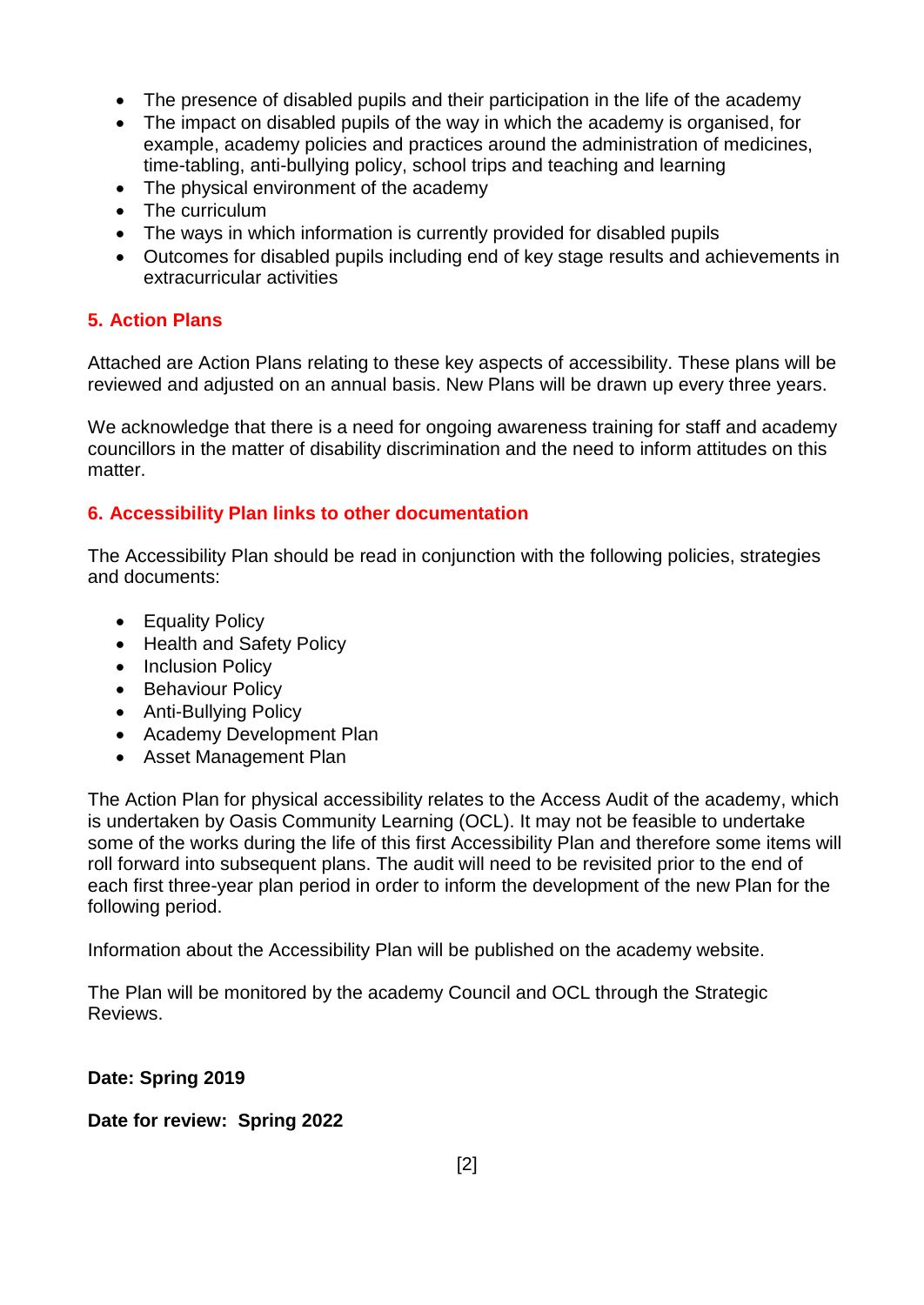# **Oasis Academy Byron Accessibility Plan 2019 - 2022**

### **1. Improving the Physical Access**

| <b>Objective</b>                                                          | <b>Actions to be taken</b>                                                                        | <b>Person responsible</b>        | <b>Timescale</b> | <b>Outcomes</b>                                                                    |
|---------------------------------------------------------------------------|---------------------------------------------------------------------------------------------------|----------------------------------|------------------|------------------------------------------------------------------------------------|
| 1.1 Improve access to<br>school from school gate                          | Resurface path from school<br>gate to office                                                      | <b>Property and Estates</b>      | Spring 2019      | Safe flat access to the<br>school                                                  |
| 1.2 Improve outside<br>playground surface                                 | Resurface top and bottom<br>playground                                                            | <b>Property and Estates</b>      | Summer 2019      | Children have a flat safe<br>surface on which to play                              |
| 1.3 Staircases                                                            | Colour-contrasted handrails<br>to both sides of staircases                                        | On-going                         | Site manager     | Staircases clearly<br>demarcated                                                   |
| 1.4 Improve access to<br>the outdoor learning space                       | Stepped access to lower<br>grass area                                                             | P&E<br>Principal<br>Site Manager | Summer 2021      | Children will have safe<br>access to lower grass area                              |
| 1.5 Improve ramp<br>access from top<br>playground to bottom<br>playground | Access reviewed and safe<br>installation to be designed<br>with correct gradient and<br>hand rail | P&E<br>Principal<br>Site Manager | Summer 2020      | Safe access in place for<br>parents from top<br>playground to bottom<br>playground |

### **2. Improving the Curriculum Access**

| <b>Objective</b>          | <b>Actions to be taken</b>  | <b>Person responsible</b> | Timescale           | <b>Outcomes</b>             |
|---------------------------|-----------------------------|---------------------------|---------------------|-----------------------------|
|                           |                             |                           |                     |                             |
| 2.1 Teaching Assistants   | <b>INSET</b> for supporting | <b>SENCO</b>              | Summer 2019 onwards | Raise teaching and          |
| and teachers have an      | children with SEN.          |                           |                     | support staff confidence in |
| increased understanding   |                             |                           |                     | strategies for increasing   |
| of dyslexia, dyscalculia, | The use of other            |                           |                     | children's access to the    |
| ASC to ensure children    | professional partners is    |                           |                     | curriculum                  |
| with SEN have increased   | deployed.                   |                           |                     |                             |
| access to the curriculum  |                             |                           |                     |                             |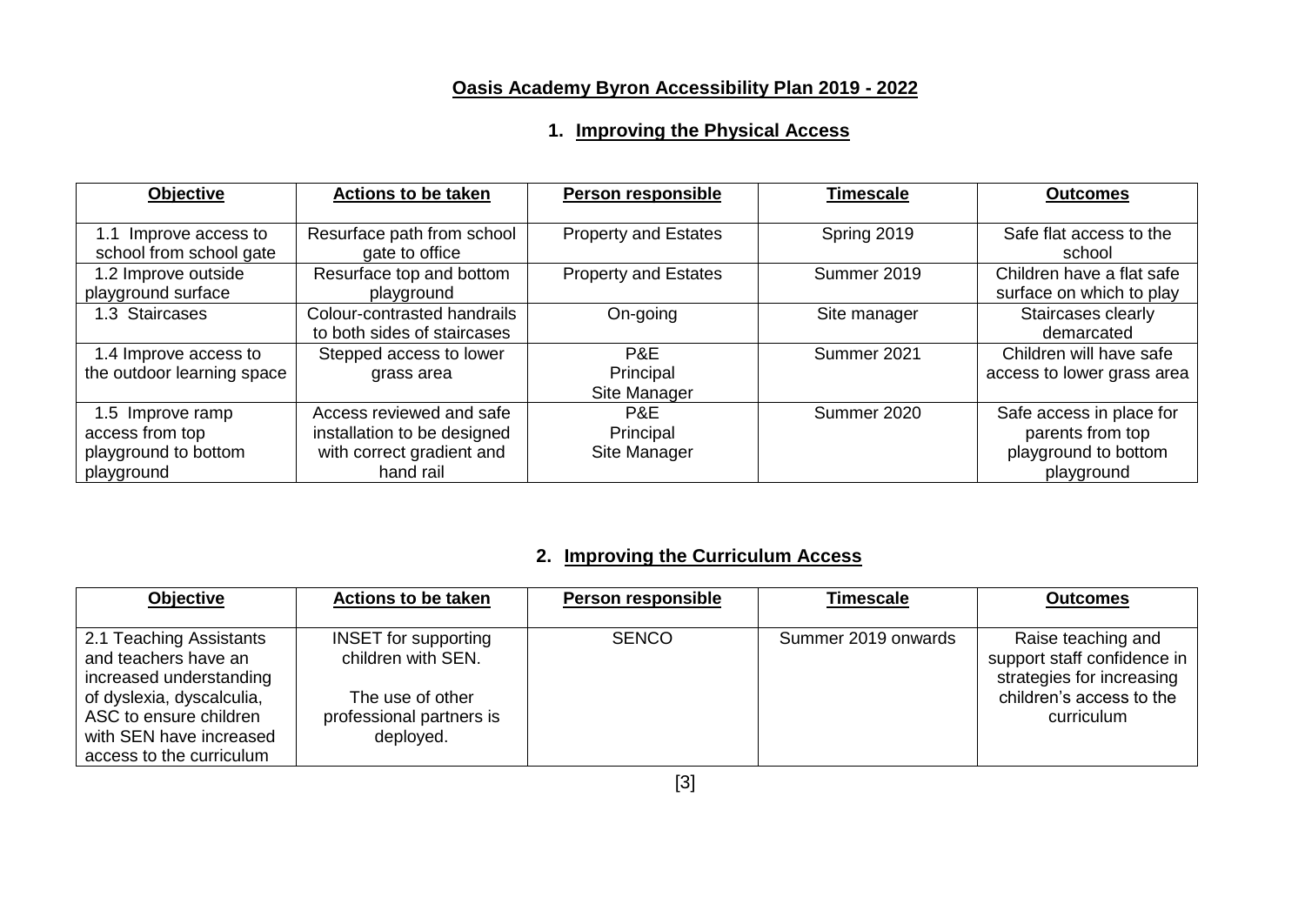|                   | 2.2 All out-of-school<br>activities are planned to<br>ensure the participation of<br>the whole range of pupils              | Review all out-of-school<br>provision to ensure<br>compliance with legislation<br>Continue use of accessible<br>transport -school minibus                                                | Senior Leadership Team | Summer 2019 onwards    | All children able to access<br>all educational visits and<br>take part in a range of<br>activitiesIncrease in<br>access to all school<br>activities for all disabled<br>pupils |
|-------------------|-----------------------------------------------------------------------------------------------------------------------------|------------------------------------------------------------------------------------------------------------------------------------------------------------------------------------------|------------------------|------------------------|--------------------------------------------------------------------------------------------------------------------------------------------------------------------------------|
|                   | 2.3 Classrooms are<br>optimally organised and<br>equipped to promote the<br>participation and<br>independence of all pupils | Review and implement a<br>preferred layout of furniture<br>and equipment to support<br>the learning process in<br>individual classrooms<br>Purchase any specialist<br>equipment required | Senior Leadership Team | Ongoing                | Learning starts on time<br>without the need to make<br>adjustments to<br>accommodate the needs<br>of individual pupils<br>Pupils have access to<br>appropriate equipment       |
| disability issues | 2.4 Training for<br>awareness raising of                                                                                    | Provide training for staff and<br>pupils.<br>Discuss perception of<br>issues with staff to<br>determine the current status<br>of the academy                                             | Senior Leadership Team | Autumn 2019<br>onwards | Whole Academy<br>Community aware of<br>issues relating to access                                                                                                               |
|                   | 2.5 Medical needs of<br>children are known and<br>specialist training provided<br>where necessary                           | Provide training for staff in<br>administration of specific<br>medicines, for example,<br>asthma, epipens, epilepsy<br>treatment                                                         | <b>SENCO</b>           | Ongoing                | Staff have required<br>knowledge to support<br>children on medication in<br>school                                                                                             |

## **3. Improving the Delivery of Written Information**

| <b>Objective</b>                                          | Actions to be taken                                   | Person responsible | Fimescale           | <u>Impact</u>                                  |
|-----------------------------------------------------------|-------------------------------------------------------|--------------------|---------------------|------------------------------------------------|
| Availability of written<br>ູບ.<br>material in alternative | The academy will make<br>itself aware of the services | <b>SENCO</b>       | Summer 2019 onwards | The academy will be able<br>to provide written |